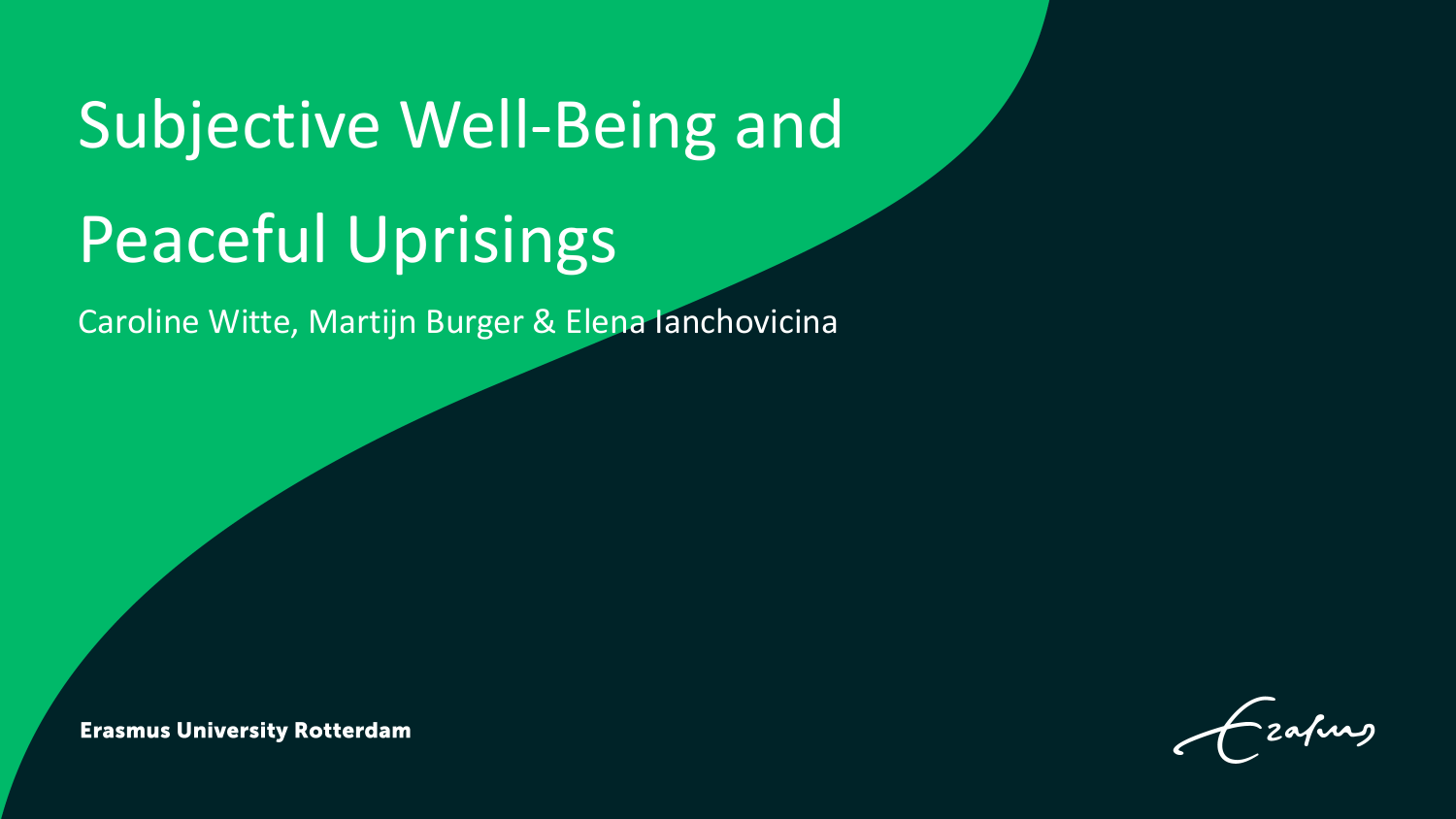## Peaceful uprisings



*Peaceful uprisings: campaigns which are typically organized by "activists, public figures and civilians, who attempt to change the status quo by coercing the opponent through disruption and pressure" (Chenoweth and Ulfelder, 2017: 299)*

#### Exploring the causes of nonviolent uprisings is valuable for several reasons

- Often lead to replacement of regime, followed by a transition to democracy and subsequent periods of civil (Chenoweth & Stephan, 2011).
- When nonviolent resistance fails, opposition groups often use this as a justification to escalate to civil war (Regan & Norton, 2005).

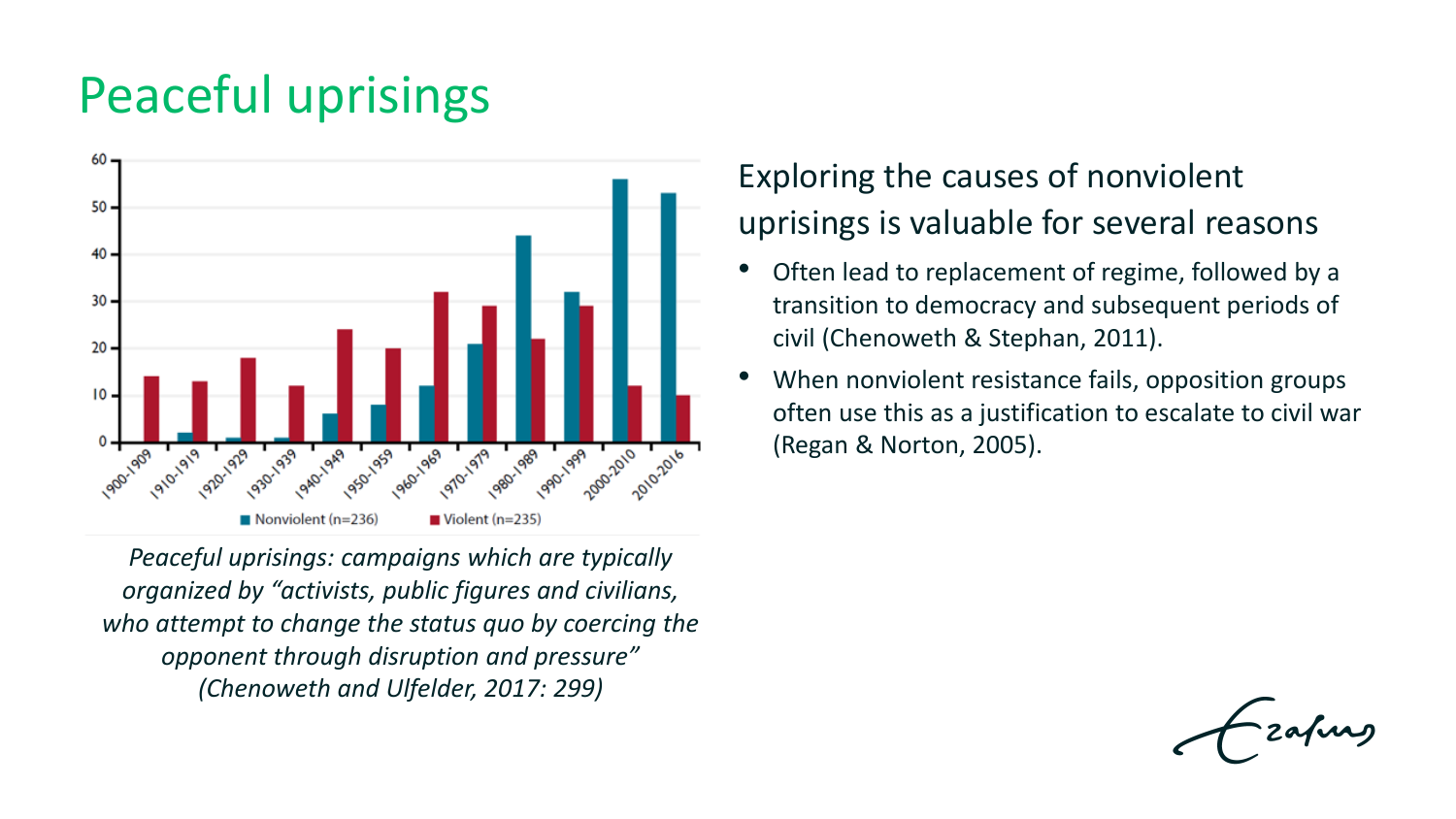#### The grievance-based approach

- Gurr (1970): feelings of relative deprivation, defined as the gap between expectations and achievement, increase the likelihood of rebellion.
- Grievance-based approach to violent uprisings (e.g. Fearon & Laitin, 2003; Cederman, Weidmann & Gleditsch, 2011)
- Chenoweth and Ulfelder (2017): Grievances and non-violent uprisings.
	- Grievances proxied with objective indicators, including infant mortality, GDP growth and inflation, and political prisoners.
	- No systematic evidence for grievances driving uprisings.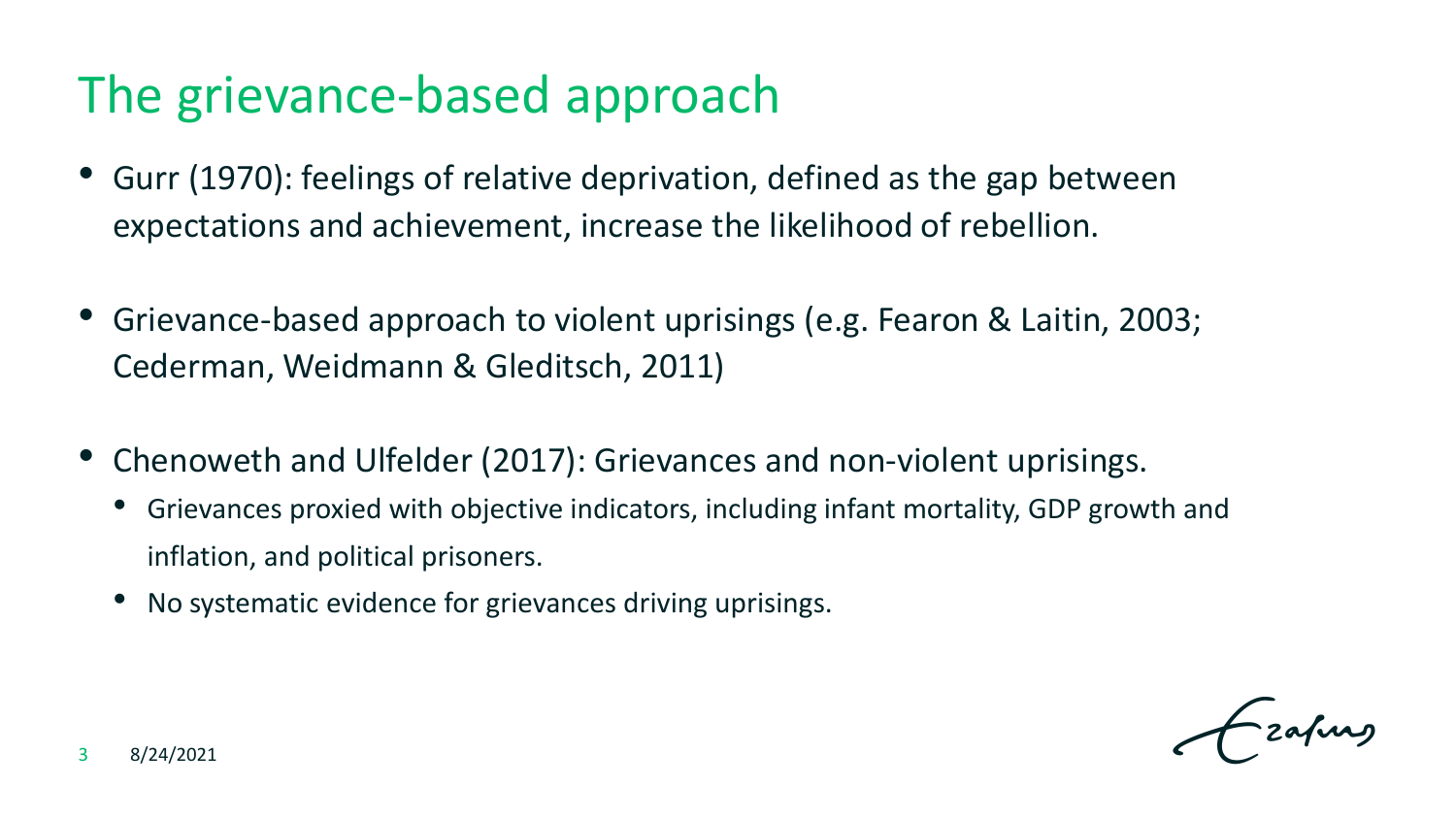#### Why subjective data can complement objective data in uprisings models

- Grievances refer to perceptions and are thus inherently subjective.
- Objective measures of grievances are noisy proxies for these perceptions.
	- Progress on objective indicators tends to rise expectations and aspirations which in turn reduces subjective wellbeing .
	- Objective indicators indicate the conditions for a good life, while subjective wellbeing provide indicate outcomes of a good life (Veenhoven, 2000).
- Measures of subjective wellbeing might complement objective measures of grievances in models of uprisings.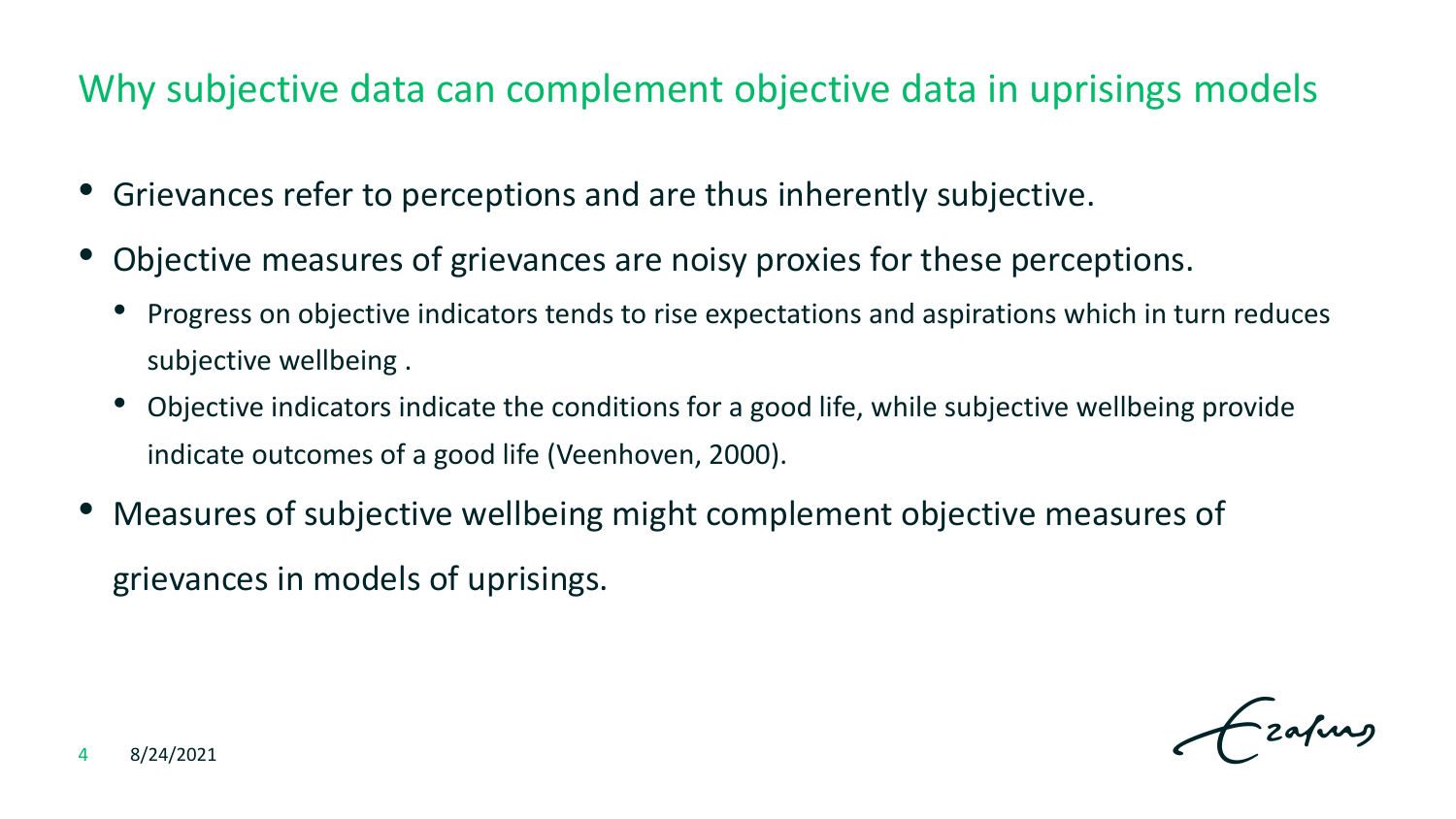### Data and methodology

• 118 countries for the period 2007-2014

• Model:

$$
Non-Violet \; Uprisings_{it} = \beta_0 + \beta_1 SWB_{it} + \beta_2 X_{it} + \mu_i + \varepsilon_{it}
$$

*Xit*: time-varying conditions that might confound the relationship between civil resistance and subjective wellbeing

- *μi* : a set of country dummies for time-invariant country characteristics
- *μt :* a vector of time dummies for global shocks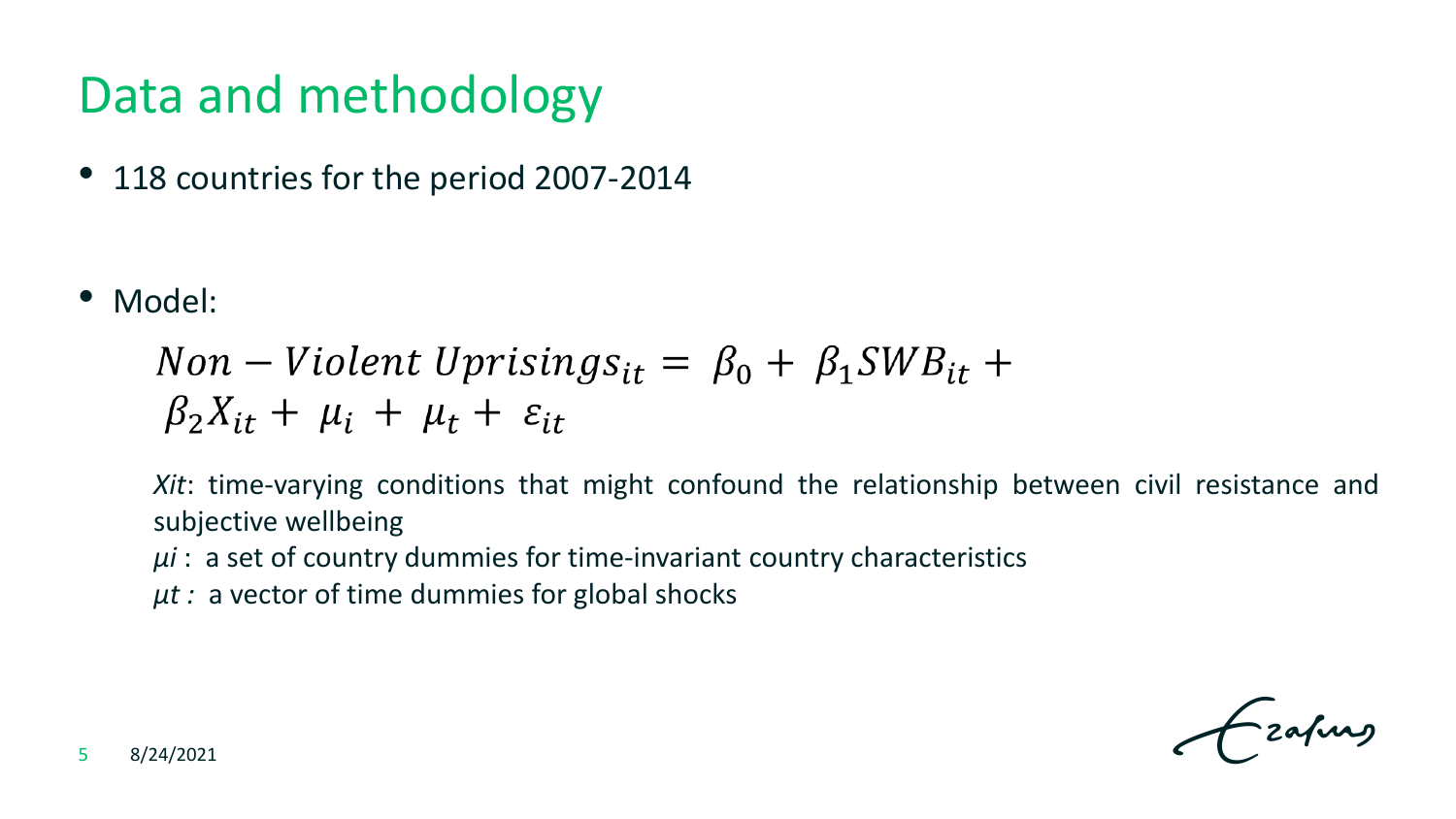## Subjective Wellbeing: Human Suffering

- Gallup: Cantril Ladder (Cantril, 1965)
	- Please imagine a ladder, with steps numbered from 0 at the bottom to 10 at the top. The top of the ladder represents the best possible life for you and the bottom of the ladder represents the worst possible life for you. On which step of the ladder would you say you personally feel you stand at this time (and in 5 years from now)?
	- Non-continuous 11-item scale
	- Correlates highly with income (Deaton, 2008)
- Classifaction into three groups:
	- Thriving: current life  $\geq 7$  and future life  $\geq 8$
	- Struggeling:  $5 ≥$  current life  $≥$  6 and  $5 ≥$  future life  $≥$  7
	- **Suffering: current life ≤4, future life ≤ 4**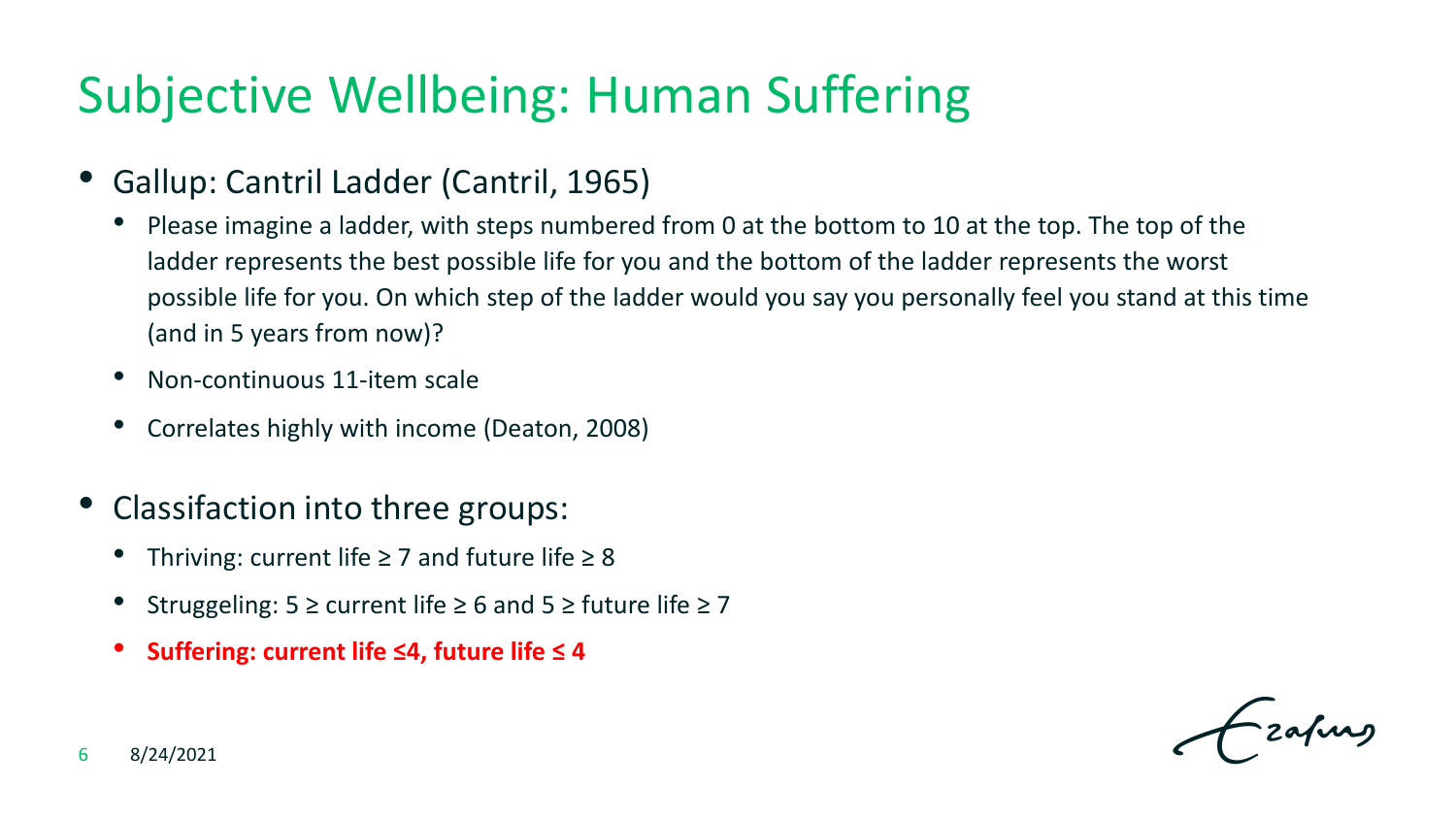#### Subjective Wellbeing: Map



*Source:* Gallup World Poll data, based on the Question WP16: *Please imagine a ladder, with steps numbered from 0 at the bottom to 10 at the top. The top of the ladder represents the best possible life for you and the bottom of the ladder represents the worst possible life for you. On which step of the ladder would you say you personally feel you stand at this time?*

zafung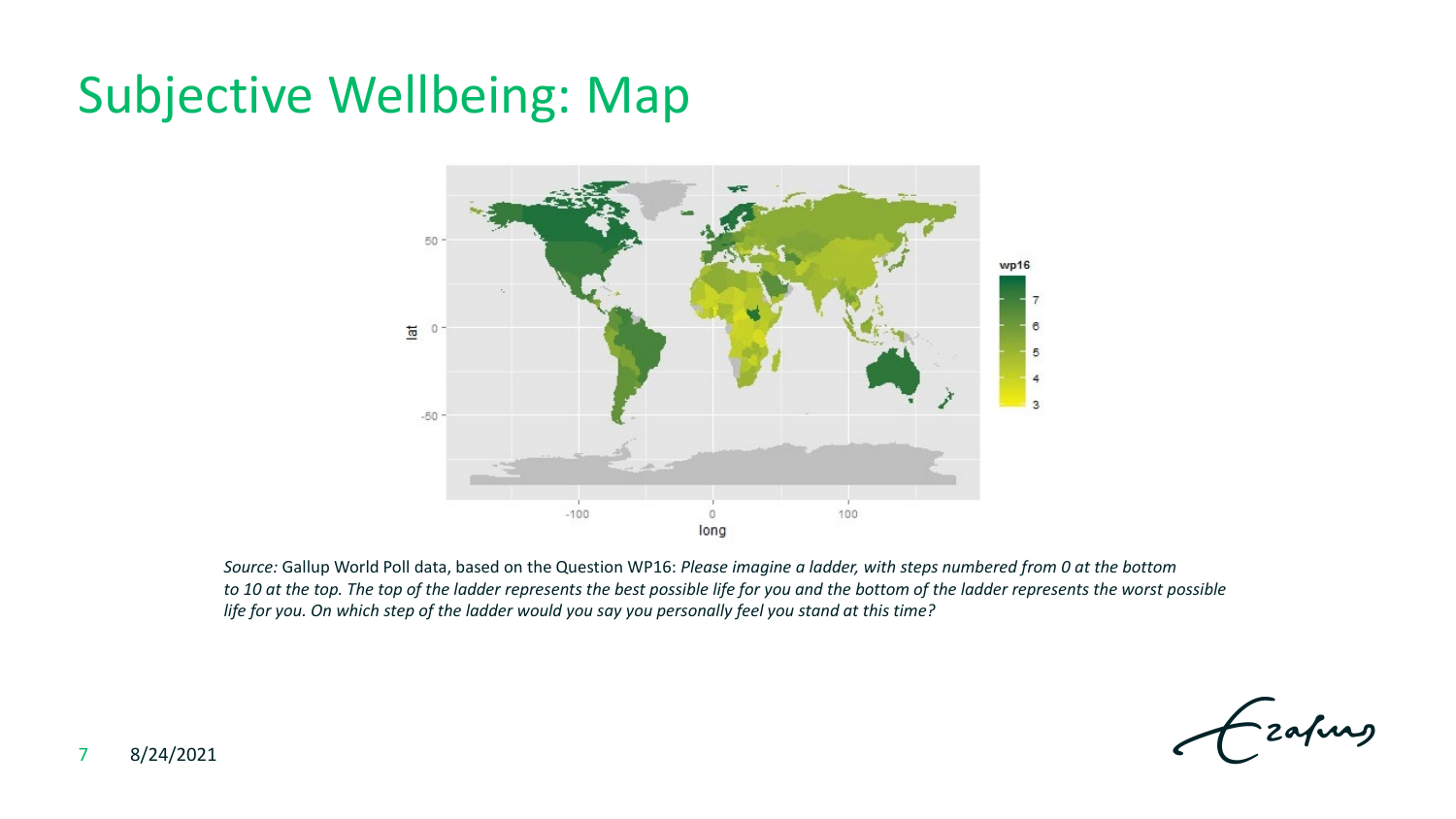#### Subjective Wellbeing: Rankings

| Countries with lowest suffering |                  | Countries with highest |                  |  |
|---------------------------------|------------------|------------------------|------------------|--|
| index                           |                  | suffering index        |                  |  |
| Country                         | <b>Suffering</b> | Country                | <b>Suffering</b> |  |
| <b>New Zealand</b>              | 0.01             | Haiti                  | 0.44             |  |
| Canada                          | 0.01             | Yemen                  | 0.41             |  |
| Turkmenistan                    | 0.01             | Rwanda                 | 0.36             |  |
| Finland                         | 0.02             | Ukraine                | 0.36             |  |
| <b>Denmark</b>                  | 0.02             | Liberia                | 0.34             |  |
| <b>Netherlands</b>              | 0.02             | Georgia                | 0.32             |  |
| <b>Belgium</b>                  | 0.02             | Syria                  | 0.32             |  |
| Switzerland                     | 0.02             | Armenia                | 0.32             |  |
| Singapore                       | 0.02             | South Sudan            | 0.32             |  |
| Uzbekistan                      | 0.02             | Afghanistan            | 0.31             |  |
| Norway                          | 0.02             | <b>Bulgaria</b>        | 0.29             |  |
| Thailand                        | 0.02             | Zimbabwe               | 0.29             |  |

| Countries with highest |                  |  |  |  |
|------------------------|------------------|--|--|--|
| suffering index        |                  |  |  |  |
| Country                | <b>Suffering</b> |  |  |  |
| Haiti                  | 0.44             |  |  |  |
| Yemen                  | 0.41             |  |  |  |
| Rwanda                 | 0.36             |  |  |  |
| Ukraine                | 0.36             |  |  |  |
| Liberia                | 0.34             |  |  |  |
| Georgia                | 0.32             |  |  |  |
| Syria                  | 0.32             |  |  |  |
| Armenia                | 0.32             |  |  |  |
| South Sudan            | 0.32             |  |  |  |
| Afghanistan            | 0.31             |  |  |  |
| <b>Bulgaria</b>        | 0.29             |  |  |  |
| Zimbabwe<br>0.29       |                  |  |  |  |

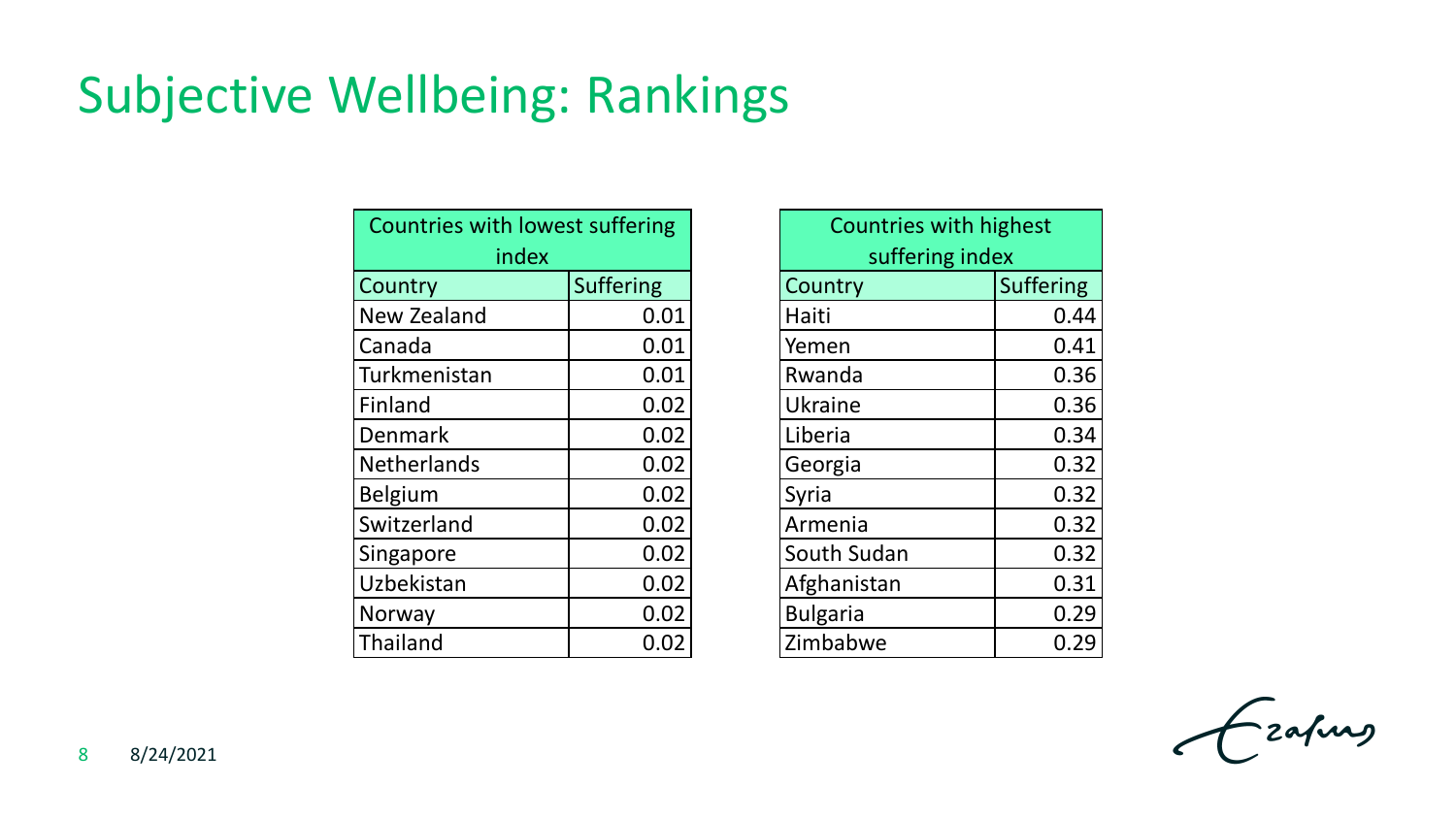### Dependent variable: non-violent uprisings

- Number of street protests & riots (CNTS, 2015)
	- Demonstrations: (1) peaceful public gathering, (2) with at least 100 participants, (3) that have the primary purpose of voicing opposition to government policies, (4) and do not have a distinctly anti-foreign nature such as antiglobalization protests.
	- Strikes are included if 1,000 or more industrial or service workers participate, they involve more than one employer and are aimed at national government policies or authority.
	- Demonstrations are transformed using a hyperbolic inverse sine transformation.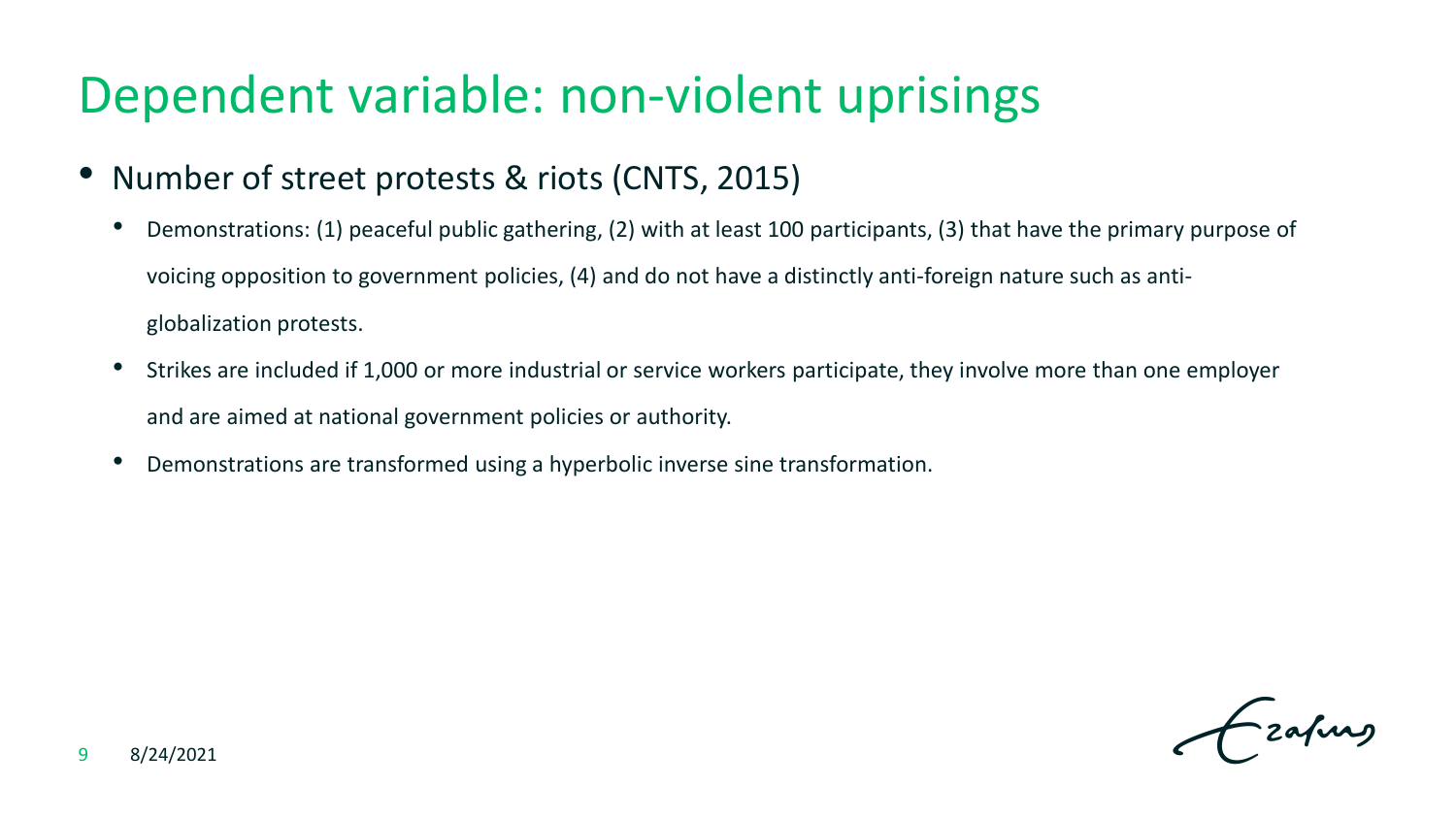### Control variables: Hybrid model

Control variables capture the most salient features of the grievance, resource mobilization and political opportunities model

- GDP
- GDP Growth (%)
- Inflation (%)
- Oil Rents (% of GDP)
- Infant Mortality
- Autocracy
- Corruption
- Political Terror
- Mobile Phones
- Urban poplation (% of total)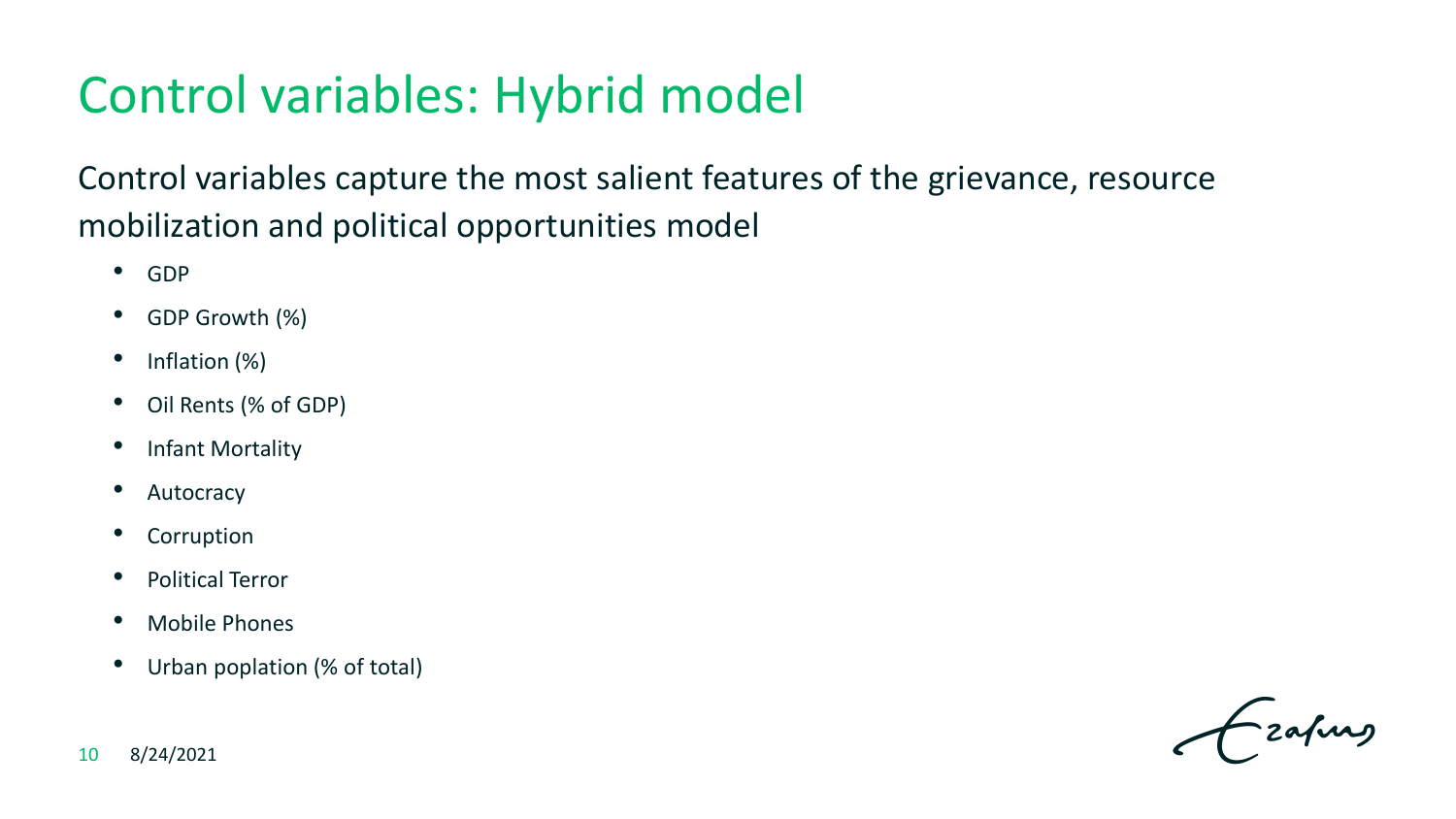# Results (1)

|                                  | (1)                    | (2)                | (3)                |
|----------------------------------|------------------------|--------------------|--------------------|
| Suffering $(\%)$                 |                        | $0.034***$         | $0.032***$         |
|                                  |                        | (0.009)            | (0.009)            |
| Struggling $(\%)$                |                        | $0.017*(0.008)$    | $0.017**$ (0.007)  |
| $GDP$ (ln)                       | $-0.341(0.329)$        |                    | $-0.054(0.303)$    |
| GDP Growth $(\%)$                | $-0.032$ *** $(0.011)$ |                    | $-0.026**$ (0.010) |
| Inflation $(\%)$                 | 0.000(0.009)           |                    | $-0.006(0.009)$    |
| Oil Rents ( $%$ of GDP)          | $0.024*(0.012)$        |                    | $0.028**$ (0.013)  |
| <b>Infant Mortality</b>          | 0.004(0.023)           |                    | 0.006(0.022)       |
| Autocracy                        | 0.034(0.071)           |                    | 0.046(0.069)       |
| Corruption                       | $-0.012(0.010)$        |                    | $-0.009(0.009)$    |
| <b>Political Terror Scale</b>    | 0.004(0.023)           |                    | $0.006*(0.022)$    |
| Mobile phones                    | 0.033(0.071)           |                    | 0.046(0.069)       |
| Urban population ( $%$ of total) | $-0.012(0.010)$        |                    | $-0.009(0.009)$    |
| Constant                         | 2.143(4.616)           | $-1.105**$ (0.558) | $-2.810(4.505)$    |
| <b>Country FE</b>                | Yes                    | Yes                | Yes                |
| Year FE                          | Yes                    | Yes                | Yes                |
| <b>Observations</b>              | 890                    | 890                | 890                |
| Number of Countries              | 119                    | 119                | 119                |
| $R^2$ overall                    | 0.004                  | 0.098              | 0.079              |
| $R^2$ within                     | 0.256                  | 0.260              | 0.281              |
| $R^2$ between                    | 0.008                  | 0.019              | 0.050              |

Note: The dependent variable is the number of anti-government demonstrations and strikes transformed using the inverse hyperbolic sine transformation. Robust standard errors in parentheses \*\*\*p<0.01, \*\*p<0.05, \*p<0.1

-zafung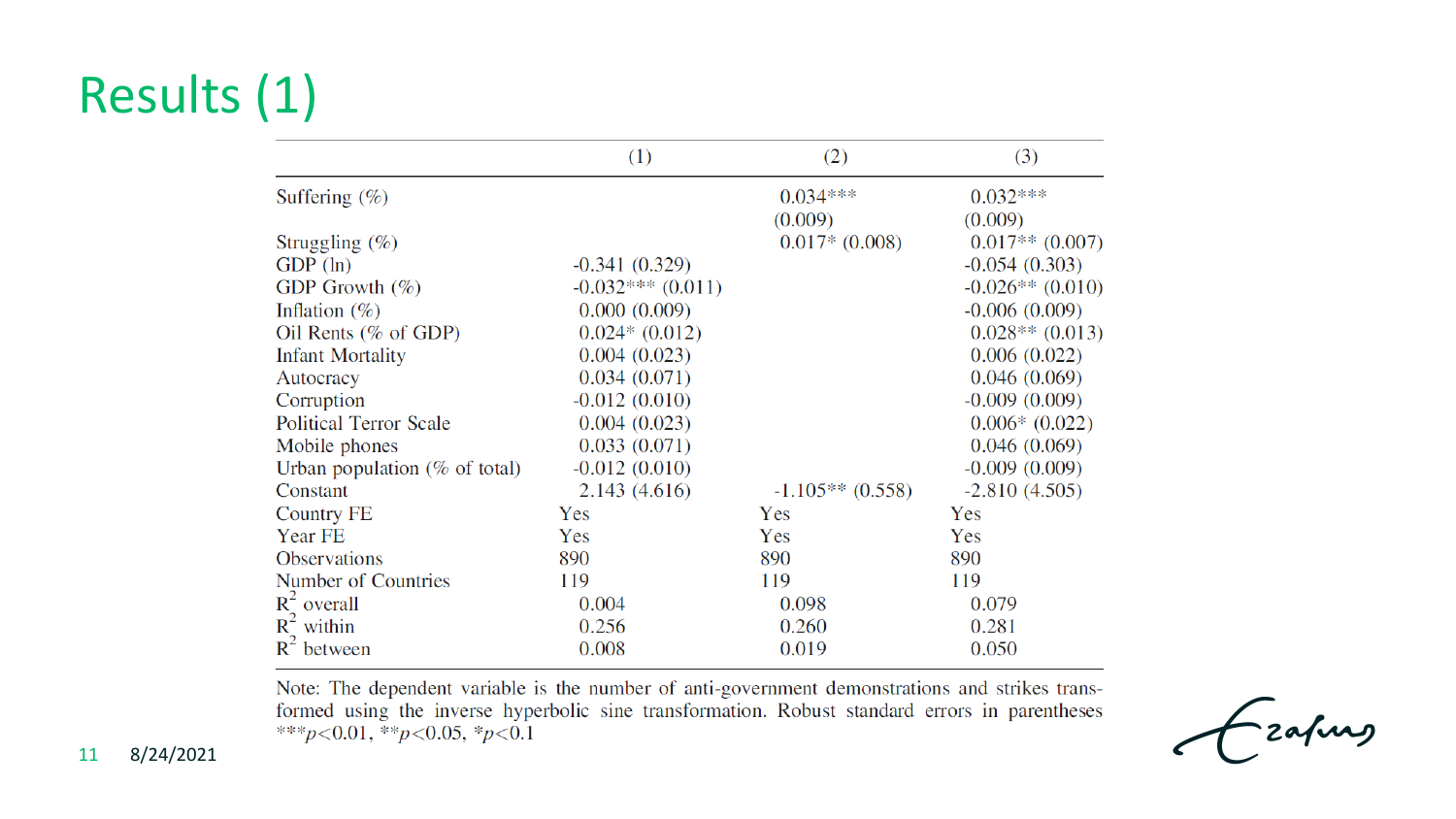# Results (2)

| Suffering $(\% )$   |            | $0.035***$ | $0.032***$ |
|---------------------|------------|------------|------------|
|                     |            | (0.009)    | (0.009)    |
| Struggling $(\%)$   |            | $0.018*$   | $0.017*$   |
|                     |            | (0.008)    | (0.007)    |
| <b>Country FE</b>   | <b>Yes</b> | Yes        | Yes        |
| Year FE             | Yes        | Yes        | Yes        |
| <b>Observations</b> | 862        | 862        | 862        |
| Number of Countries | 118        | 118        | 118        |
| $R^2$ overall       | 0.003      | 0.096      | 0.068      |
| $R^2$ within        | 0.258      | 0.260      | 0.285      |
| $R^2$ between       | 0.009      | 0.017      | 0.042      |

Czafurz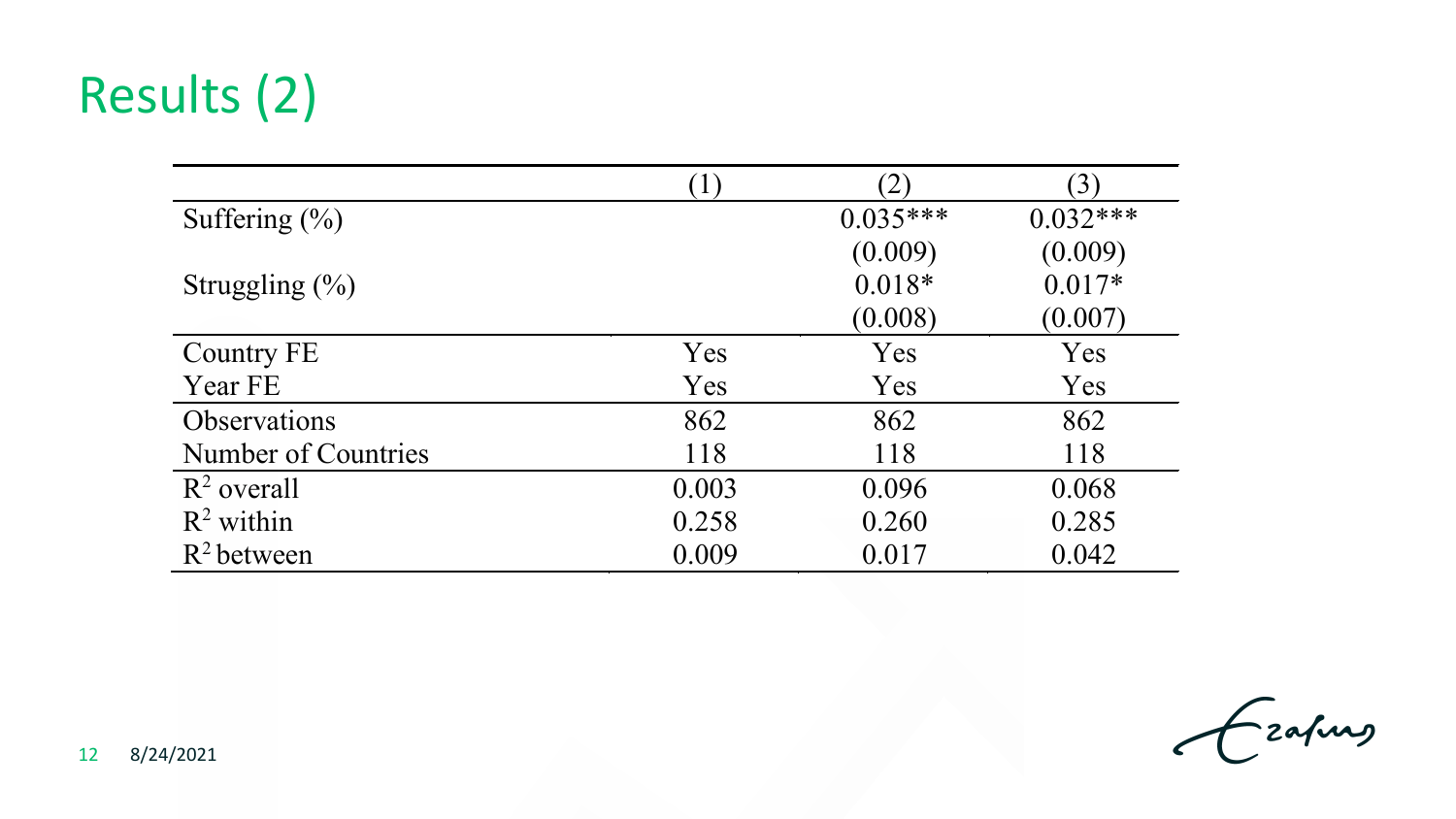#### Addressing endogeneity concerms

|                                 | (1)         | (2)               | (3)         | (4)         | (5)         | (6)         |
|---------------------------------|-------------|-------------------|-------------|-------------|-------------|-------------|
|                                 | 2SLS        | 2SLS              | $1$ -step   | $1$ -step   | $2$ -step   | $2$ -step   |
|                                 |             |                   | System      | System      | System      | System      |
|                                 |             |                   | <b>GMM</b>  | <b>GMM</b>  | <b>GMM</b>  | <b>GMM</b>  |
| Suffering                       | $0.069^{+}$ | $0.118^{+}$       | $0.019*$    | $0.019*$    | $0.021*$    | $0.021*$    |
|                                 | (0.041)     | (0.070)           | (0.009)     | (0.009)     | (0.010)     | (0.010)     |
| Struggling                      |             | $0.041*$          |             | 0.007       |             | 0.008       |
|                                 |             | (0.002)           |             | (0.008)     |             | (0.009)     |
| Nonviolent Conflict $_{t-1}$    |             |                   | $0.269***$  | $0.263***$  | $0.238***$  | $0.228***$  |
|                                 |             |                   | (0.059)     | (0.058)     | (0.055)     | (0.056)     |
| Constant                        |             |                   | $-3.347**$  | $-3.821***$ | $-3.296**$  | $-4.015**$  |
|                                 |             |                   | (1.066)     | (1.140)     | (1.170)     | (1.223)     |
| <b>Country FE</b>               | Yes         | Yes               | Yes         | Yes         | Yes         | Yes         |
| Year FE                         | Yes         | Yes               | Yes         | Yes         | Yes         | Yes         |
| Control Var                     | Yes         | Yes               | Yes         | Yes         | Yes         | Yes         |
| Observations                    | 859         | 859               | 862         | 862         | 862         | 862         |
| Countries                       | 115         | 115               | 118         | 118         | 118         | 118         |
| Instruments                     | 17          | 17                | 99          | 107         | 99          | 107         |
| Kleibergen-Paap LM statistic    | $4.505*$    | $3.444^{\dagger}$ |             |             |             |             |
| Weak identification F-statistic | 7.187       | 4.601             |             |             |             |             |
| Sargan test                     |             |                   | 90.49       | 96.65       | 90.49       | 96.65       |
| Hansen J statistic              |             |                   | 74.94       | 77.16       | 74.94       | 77.16       |
| AR1 test                        |             |                   | $-6.430***$ | $-6.393***$ | $-4.869***$ | $-4.853***$ |
| AR <sub>2</sub> test            |             |                   |             |             |             |             |

The instrument is the number of deaths due to infectious diseases (per 1.000 inhabitants), complemented with the lag of difference of the independent variables for the GMM models. Robust standard errors in parentheses. \*\*\* p<0.001, \*\* p<0.01, \* p<0.05, + p<0.10

zafung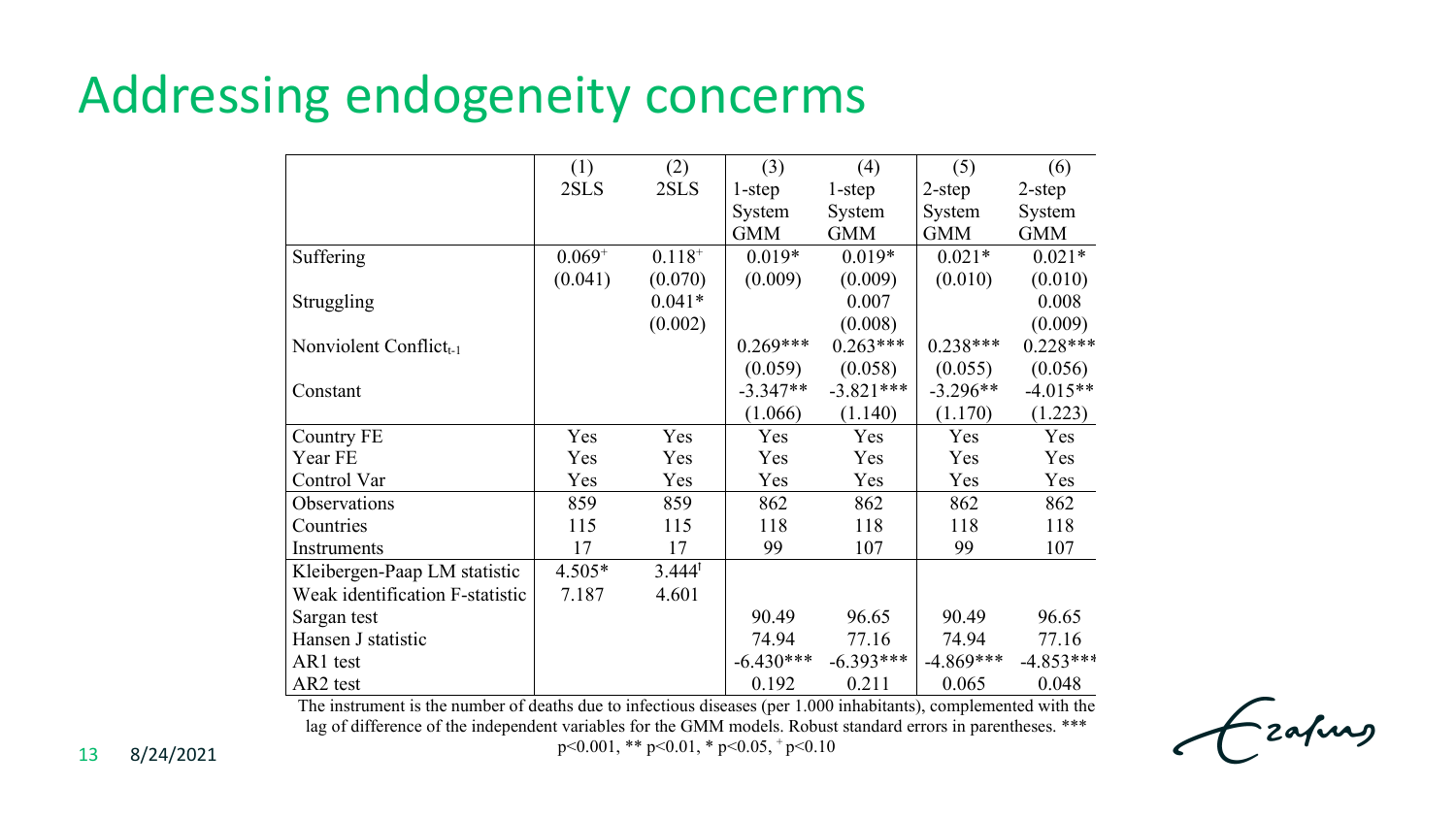### Alternative measures of uprisings

|                      | (1)           | (2)          | (3)         | (4)            |
|----------------------|---------------|--------------|-------------|----------------|
|                      | Ongoing       | <b>Riots</b> | Violent     | Battle-related |
|                      | uprisings     |              | conflict    | deaths         |
|                      | (MEC)         | (CNTS)       | (UCDP/PRIO) | (UCDP/PRIO)    |
| Suffering $(\%)$     | $0.125**$     | 0.0131       | 0.025       | $-0.012$       |
|                      | (0.064)       | (0.007)      | (0.104)     | (0.011)        |
| Struggling<br>$(\%)$ | $0.113*$      | 0.008        | 0.114       | 0.008          |
|                      | (0.065)       | (0.006)      | (0.12)      | (0.008)        |
| Constant             | $-122.665***$ | $-0.686$     | 30.467      | 9.964          |
|                      | (41.705)      | (4.749)      | (30.469)    | (8.605)        |
| <b>Country FE</b>    | Yes           | Yes          | Yes         | Yes            |
| Year FE              | Yes           | Yes          | Yes         | Yes            |
| Control Var          | Yes           | Yes          | Yes         | Yes            |
| R-squared            | 0.402         | 0.307        | 0.380       | 0.063          |
| Observations         | 152           | 862          | 178         | 882            |
| Countries            | 23            | 118          | 22          | 121            |

Note: R-squared refers to pseudo R-squared for the logit models in Column 1 and Column 3. Estimates are obtained with an OLS model. Cluster robust standard errors in parentheses. \*\*\* p<0.001, \*\* p<0.01, \* p<0.05, I p<0.10

-zafurs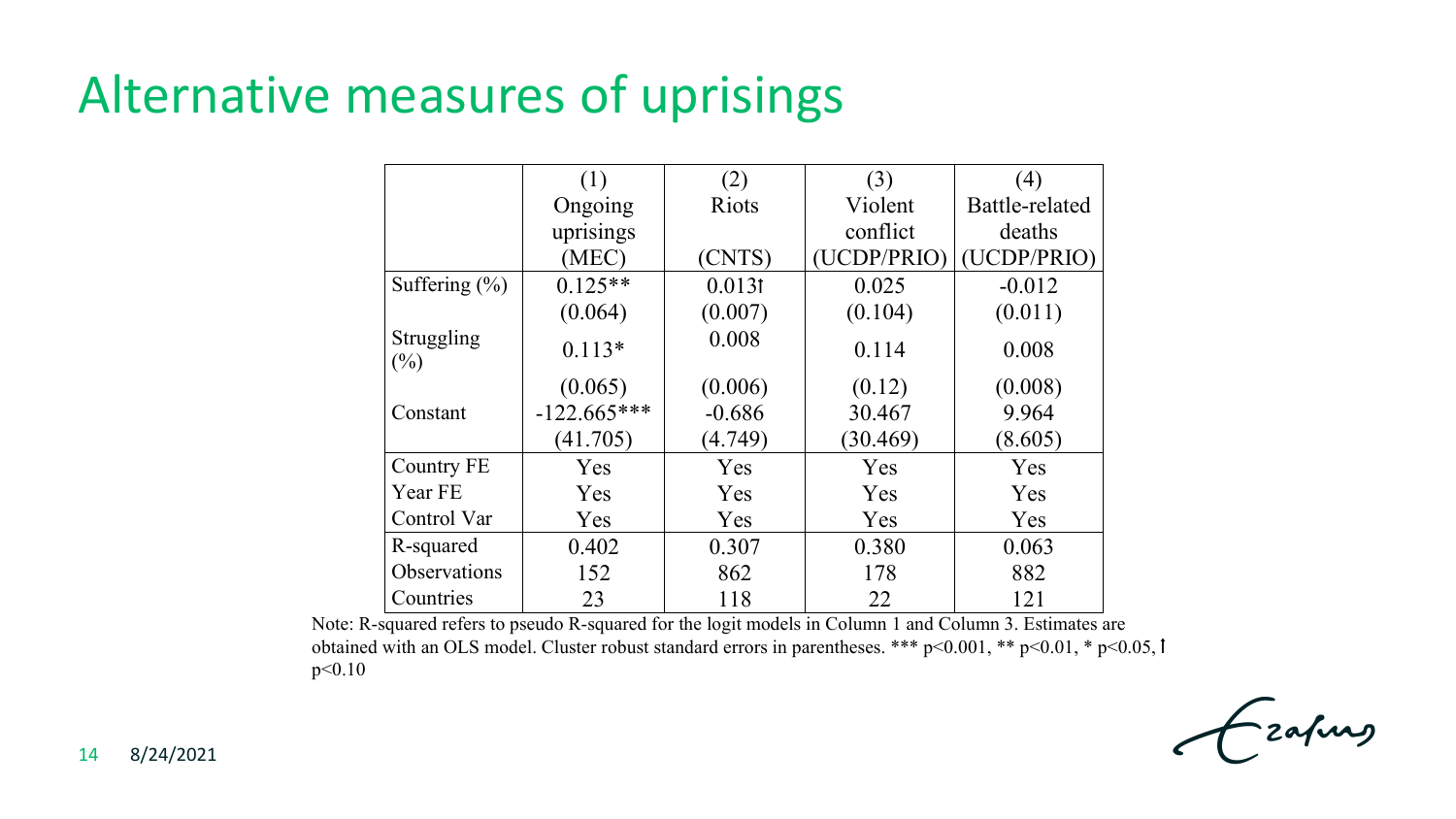### Additional robustness checks

- Alternative estimation techniques: count data models, LSDVC, random effects
- Excluded outliers
- Difference between high and middle- and low-income countries:
	- Effect *suffering* on the number of nonviolent events of civil resistance in high-income countries is not statistically different from that in low- and middle-income countries
	- Struggling has a stronger effect on nonviolent resistance in high-income nations
- Interactions with the main factors associated with the political opportunities (i.e. democracy and political terror) and the resource mobilization approach (i.e. mobile phones and urbanization)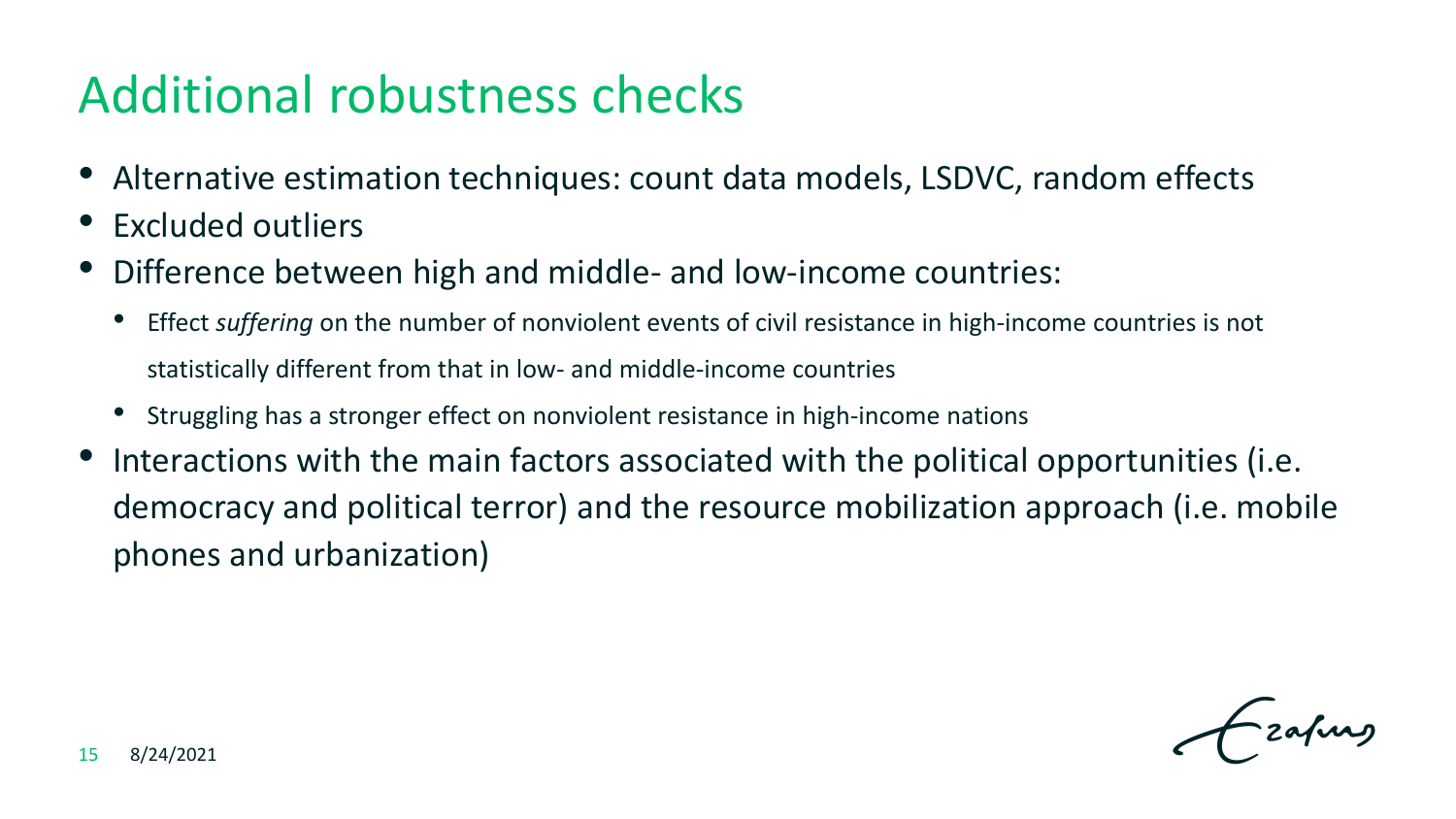#### Drivers of the relationship

- Subjective well-being includes several life domains (e.g. income, freedom), without putting explicit fixed weights on these domains.
- Disadvantage: unclear how subjective well-being affects protests.
- Focus on three sets of variables: (1) individual capabilities, (2) perceived standards of living, and (3) the provision of community basics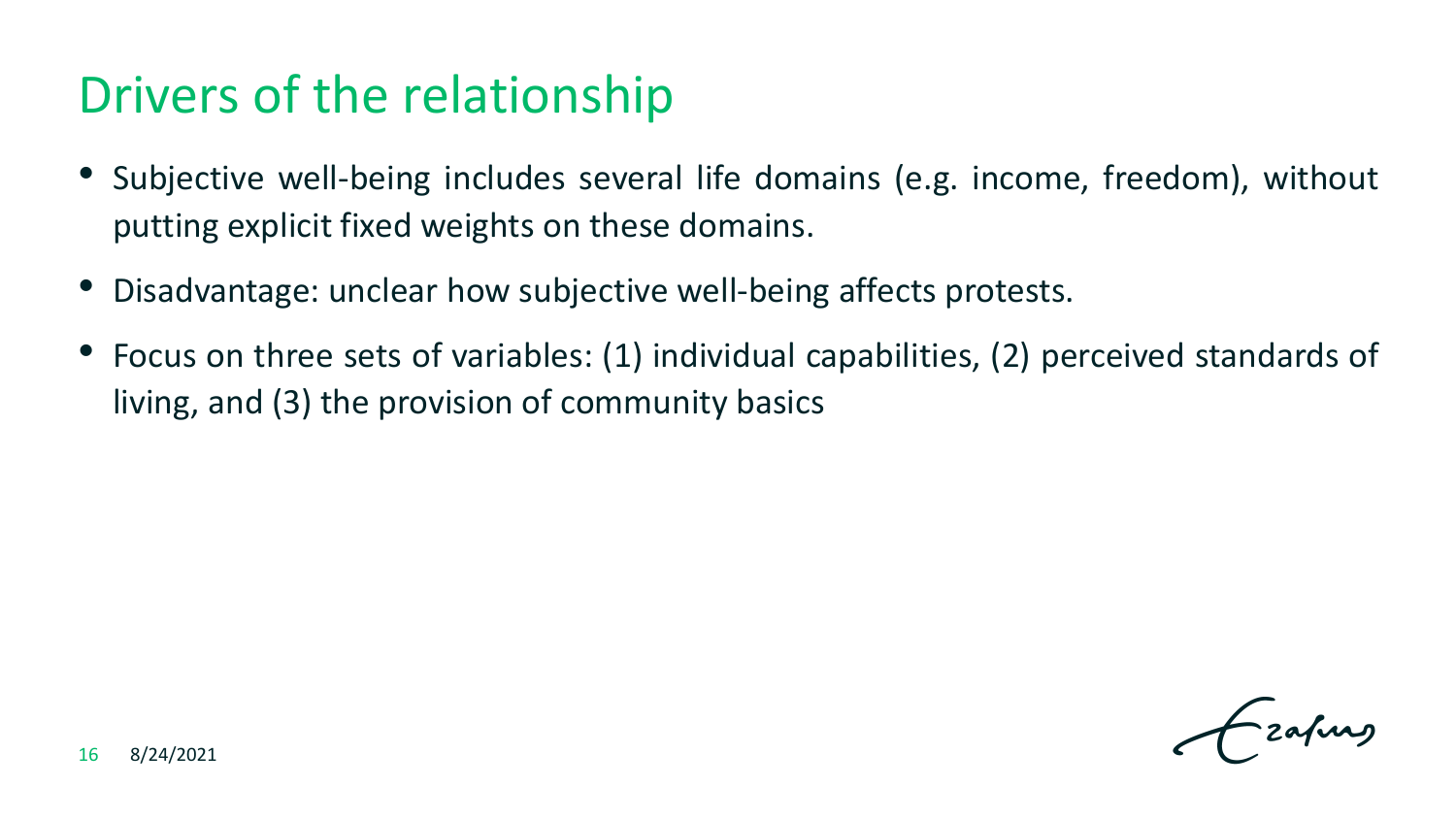|                              | (1)                         | (2)                | (3)        | (4)                            | (5)               | (6)               | (7)                    |
|------------------------------|-----------------------------|--------------------|------------|--------------------------------|-------------------|-------------------|------------------------|
|                              | Incl.<br>Freedom<br>of life | Incl. Get<br>ahead | Incl. SoL  | Incl. Sol<br>getting<br>better | Incl. FS<br>index | Incl. CB<br>index | Incl. all<br>variables |
| Freedom of life (%)          | $-0.018***$                 |                    |            |                                |                   |                   | 0.002                  |
|                              | (0.006)                     |                    |            |                                |                   |                   | (0.005)                |
| Get ahead (%)                |                             | $-0.017**$         |            |                                |                   |                   | $-0.011$               |
|                              |                             | (0.007)            |            |                                |                   |                   | (0.007)                |
| Standard of living (SoL) (%) |                             |                    | $-0.015**$ |                                |                   |                   | $-0.005$               |
|                              |                             |                    | (0.007)    |                                |                   |                   | (0.008)                |
| SoL getting better (%)       |                             |                    |            | $-0.012**$                     |                   |                   | 0.014                  |
|                              |                             |                    |            | (0.006)                        |                   |                   | (0.607)                |
| Food and Shelter (FS) Index  |                             |                    |            |                                | 0.007             |                   | $0.017**$              |
|                              |                             |                    |            |                                | (0.006)           |                   | (0.008)                |
| Community Basics (CB) Index  |                             |                    |            |                                |                   | $-0.016$          | $-0.008$               |
|                              |                             |                    |            |                                |                   | (0.010)           | (0.010)                |
| Suffering (%)                |                             |                    |            |                                |                   |                   | $0.025**$              |
|                              |                             |                    |            |                                |                   |                   | (0.010)                |
| Struggling (%)               |                             |                    |            |                                |                   |                   | $0.013*$               |
|                              |                             |                    |            |                                |                   |                   | (0.007)                |
| Constant                     | 4.593                       | 4.248              | 1.917      | 0.925                          | 4.382             | 4.939             | 1.291                  |
|                              | (4.373)                     | (4.519)            | (4.291)    | (4.508)                        | (4.462)           | (4.159)           | (4.419)                |
| <b>Country FE</b>            | Yes                         | Yes                | Yes        | Yes                            | Yes               | Yes               | Yes                    |
| Year FE                      | Yes                         | Yes                | Yes        | Yes                            | Yes               | Yes               | Yes                    |
| Control variables            | Yes                         | Yes                | Yes        | Yes                            | Yes               | Yes               | Yes                    |
| R-squared                    | 0.270                       | 0.267              | 0.265      | 0.260                          | 0.258             | 0.260             | 0.285                  |
| Observations                 | 851                         | 859                | 863        | 834                            | 858               | 850               | 792                    |
| Countries                    | 119                         | 119                | 119        | 119                            | 119               | 119               | 119                    |

Table 9 The effect of other subjective indicators on the number of protests and strikes

Note: Results are estimated with an OLS model with robust standard errors (in parentheses). The dependent variable is the number of anti-government demonstrations and strikes, transformed using the inverse hyperbolic sine transformation. The number of observations varies across the different models, because of survey items not having been covered in some country-years. \*\*\* p<0.01, \*\* p<0.05, \* p<0.10

Ezafung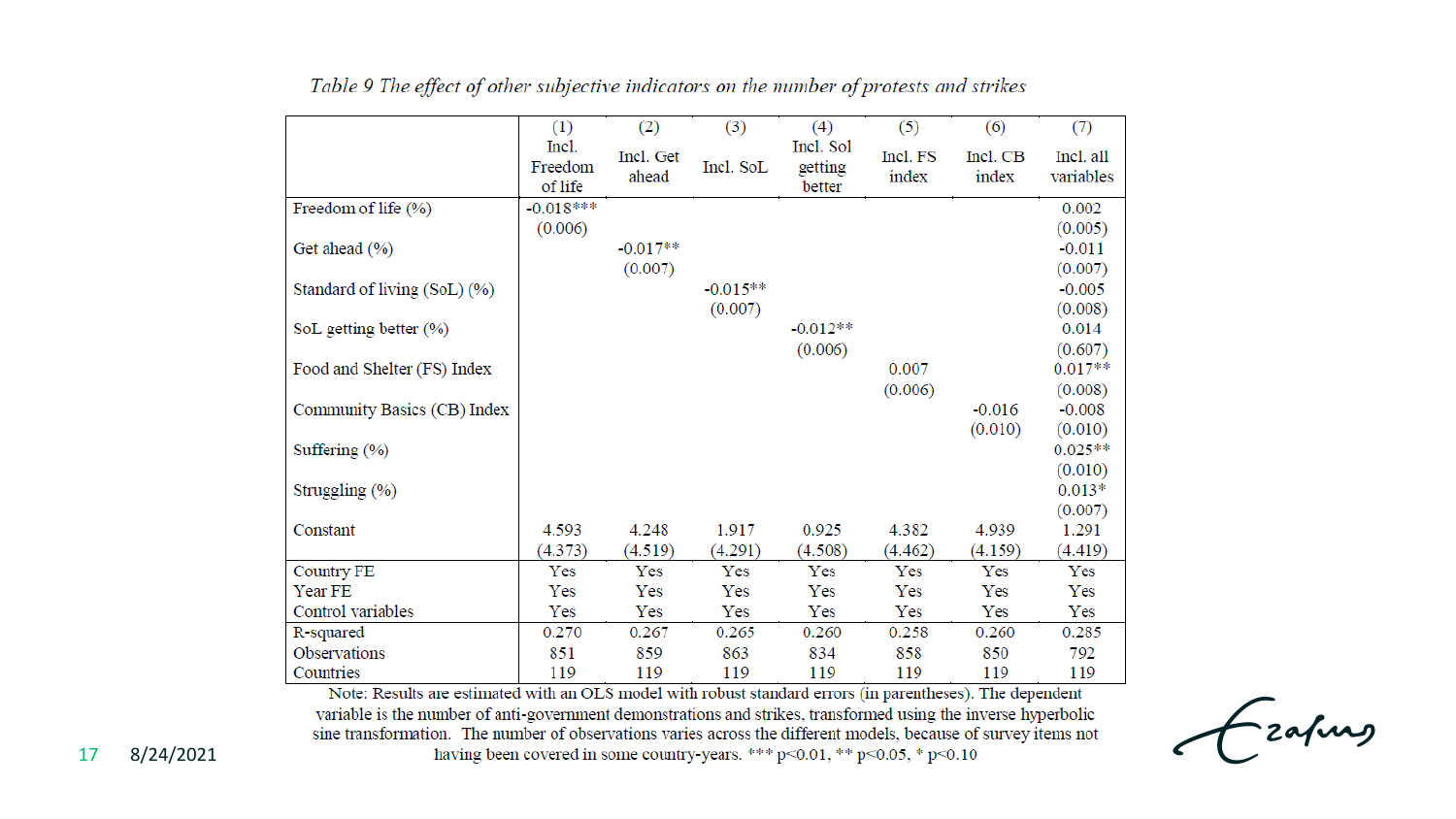#### **Conclusion**

- We find evidence of an effect of grievances, measured using subjective wellbeing data, on nonviolent uprisings.
- A preliminary analysis suggests that this effect is not present for its violent counterpart.
- Contributes to literature asserting that subjective wellbeing also has a place as an independent variable in our political economy models